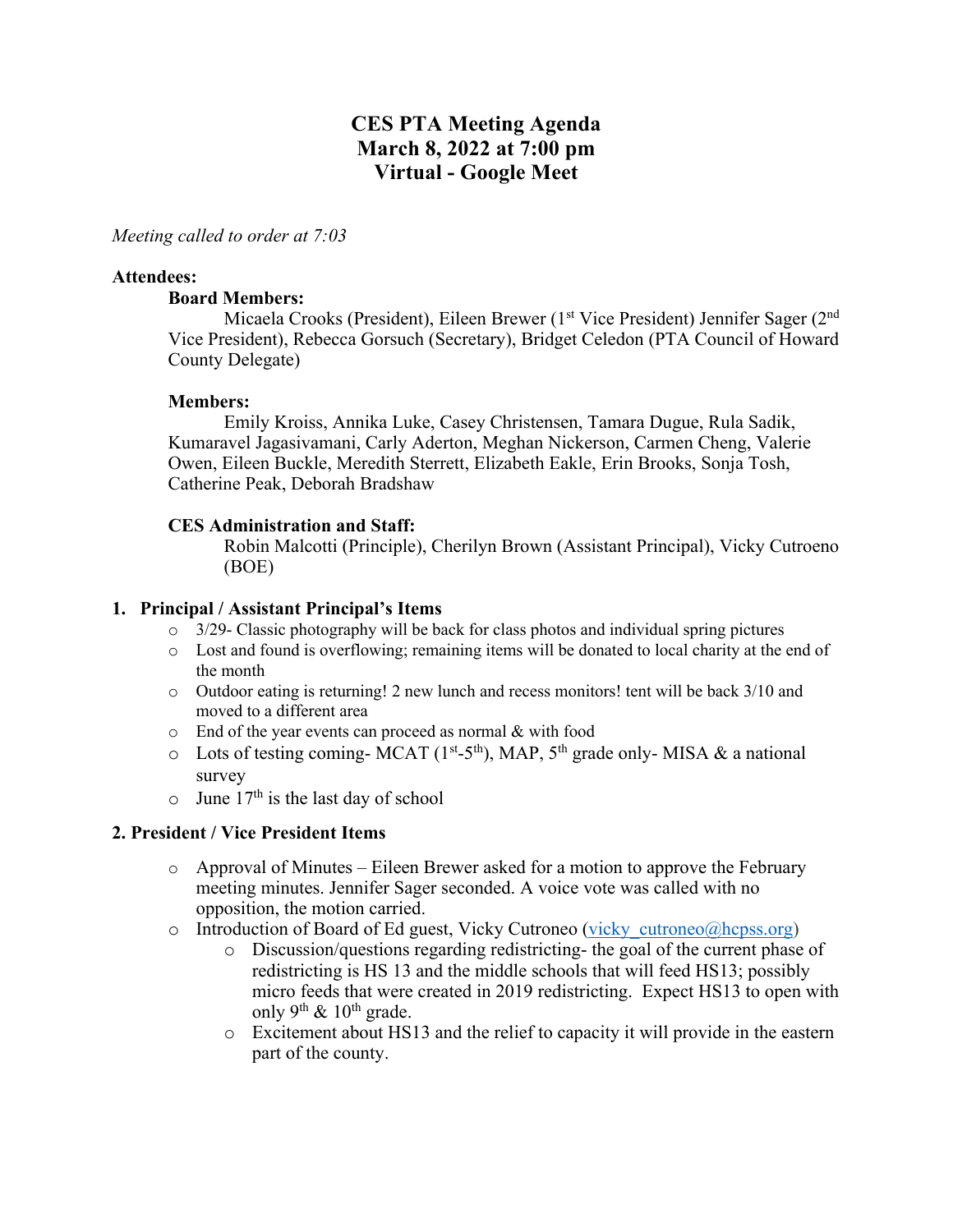- o Planning for relocatables- discussion at Thursday's BOE meeting. Howard County is the fastest growing district in the state. No enough capital funding for capacity and deferred maintenance.
- $\circ$  Shed Update- have the location and exact shed (4x6 in the courtyard), waiting on approval from central office, goal of having it in place by Spring Fling
- o Bookfair BINGO- Bookfair will happen in person this year, waiting on dates to plan Bingo night
- o Clarksville Coin Contest- PTA approached by Mrs. Kinner on this fundraiser/school spirit possibility; will follow up for more information and details from Northfield ES where this is an annual fundraiser.
- o Directory- sold approx. 20; will print soon
- o Open committee positions- Hospitality & Yearbook Committees will be open next year. Need a chair for these positions.
- o Delaware PTA registration- voted to join DE in Jan; taxes have been files and filed to join with DE PTA

## **3. Membership Update- no new members**

## **4. Treasurer Report- \$850 for PTA dues (only new transaction)**

## **5. PTACHC Report**

- o Meeting 3/7
- o Discussion around budget updates; free lunch paid for by the end of the year by federal govt, TBD on funding next year,
- o By 7/1/2023 expanded Pre-K plan, 7/1/2024 10% pay increase for teachers
- o interest surveys will be coming out for continuing DEC
- o 2023 school year start time discussion
- o Kindergarten registration ongoing
- o Burden of proof for IEP students now on the school (legislation passed),
- o Online learning for snow days to be voted on 3/10 at the state level

## **6. Committee Reports**

- o Yearbook- process for ordering will start soon; upload photo link still open
- o 5th Grade Committee
	- service project ongoing this week; 50 bagged lunches delivered today
	- Pie a 5<sup>th</sup> grader at Spring Fling (Carmen to work on spring fling flyer); camen714@gmail.com;
	- moving on ceremony discussion- location and date TBD. Ms. Malcotti to follow up
- o Reflections- no report
- o Hospitality/Staff Appreciation- May teacher appreciation week planning; spa day kits sometime before May in the teachers lounge
- $\circ$  International Night-May 20<sup>th</sup> 6-9pm in person at RHHS with booths and performances
- o Fundraising
	- § 5/11 Mimi's Kabob restaurant night
	- Flyer coming home for the Fun Run 3/27- need volunteers for the kickoff  $3/10$   $\omega$  9am